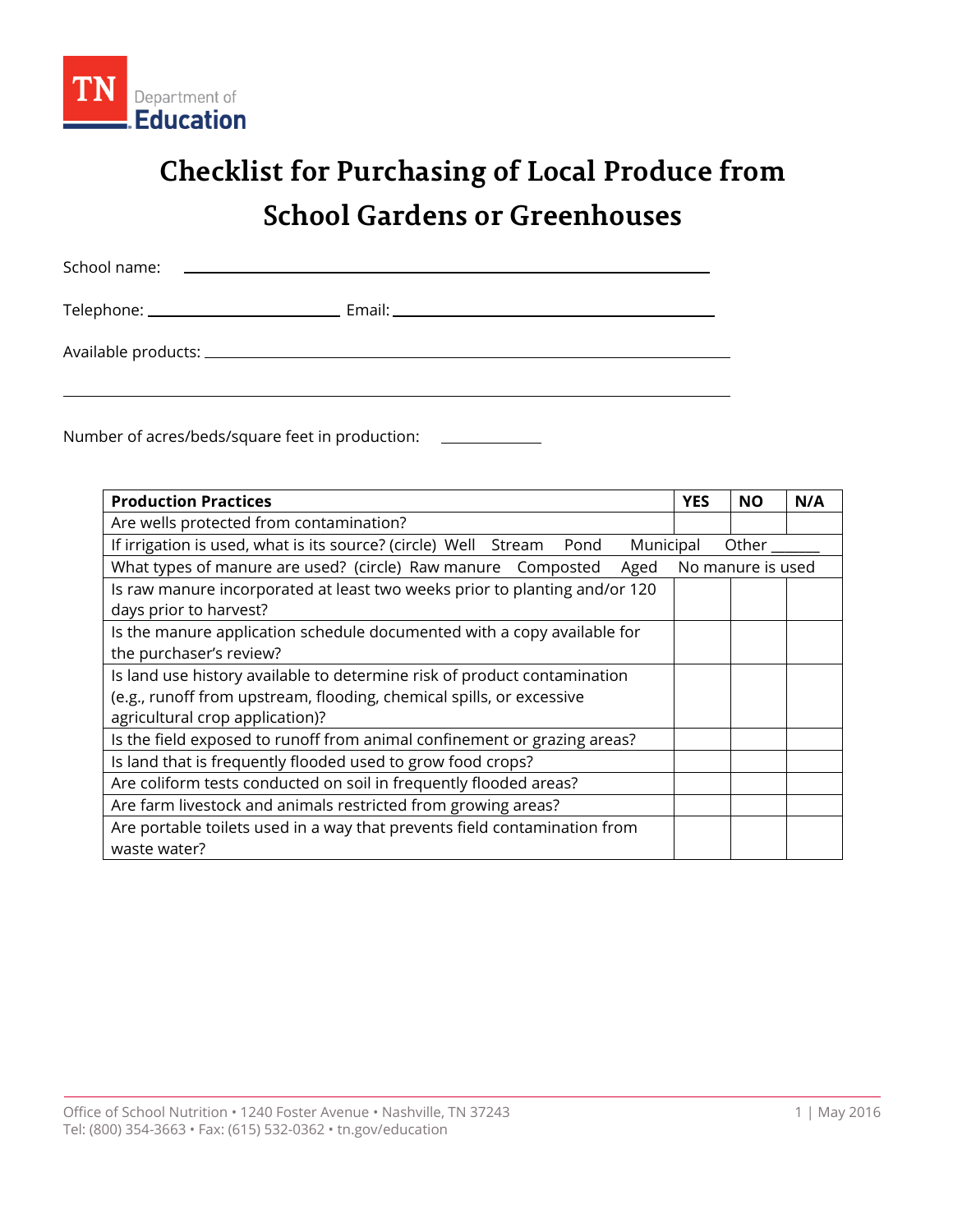## **Product Handling NO N/A** Are storage and packaging facilities located away from growing areas? Is there risk of contamination with manure? Are harvesting baskets, totes, or other containers kept covered and cleaned (with potable water) and sanitized before use? Is harvesting equipment/machinery that comes into contact with the products kept as clean as possible? Are product and non-product containers available and clearly marked? Is dirt, mud, or other debris removed from product before packaging? Are food grade packaging materials clean and stored in areas protected from pets, livestock, wild animals, and other contaminants?

| <b>Transportation</b>                                                      | <b>YES</b> | <b>NO</b> | N/A |
|----------------------------------------------------------------------------|------------|-----------|-----|
| Is product loaded and stored to minimize physical damage and risk of       |            |           |     |
| contamination?                                                             |            |           |     |
| Is transport vehicle well maintained and clean?                            |            |           |     |
| Are there designated areas in transport vehicle for food products and non- |            |           |     |
| food items?                                                                |            |           |     |
| Are products kept cool during transit?                                     |            |           |     |
| Are products delivered within a reasonable length of time (no more than 48 |            |           |     |
| hours)?                                                                    |            |           |     |

| <b>Facilities</b>                                                             | <b>YES</b> | <b>NO</b> | N/A |
|-------------------------------------------------------------------------------|------------|-----------|-----|
| Is potable water/well tested at least once per year and results kept on file? |            |           |     |
| Is product protected as it travels from field to packing facility?            |            |           |     |
| Is a product packing area in use with space for culling and storage?          |            |           |     |
| Are packing areas kept enclosed?                                              |            |           |     |
| Are food contact surfaces regularly washed and rinsed with potable water      |            |           |     |
| and then sanitized?                                                           |            |           |     |
| Are food grade packaging materials used?                                      |            |           |     |
| Do workers have access to toilets and hand washing stations with proper       |            |           |     |
| supplies?                                                                     |            |           |     |
| Are toilets and hand washing stations clean and regularly serviced?           |            |           |     |
| Is a pest control program in place?                                           |            |           |     |